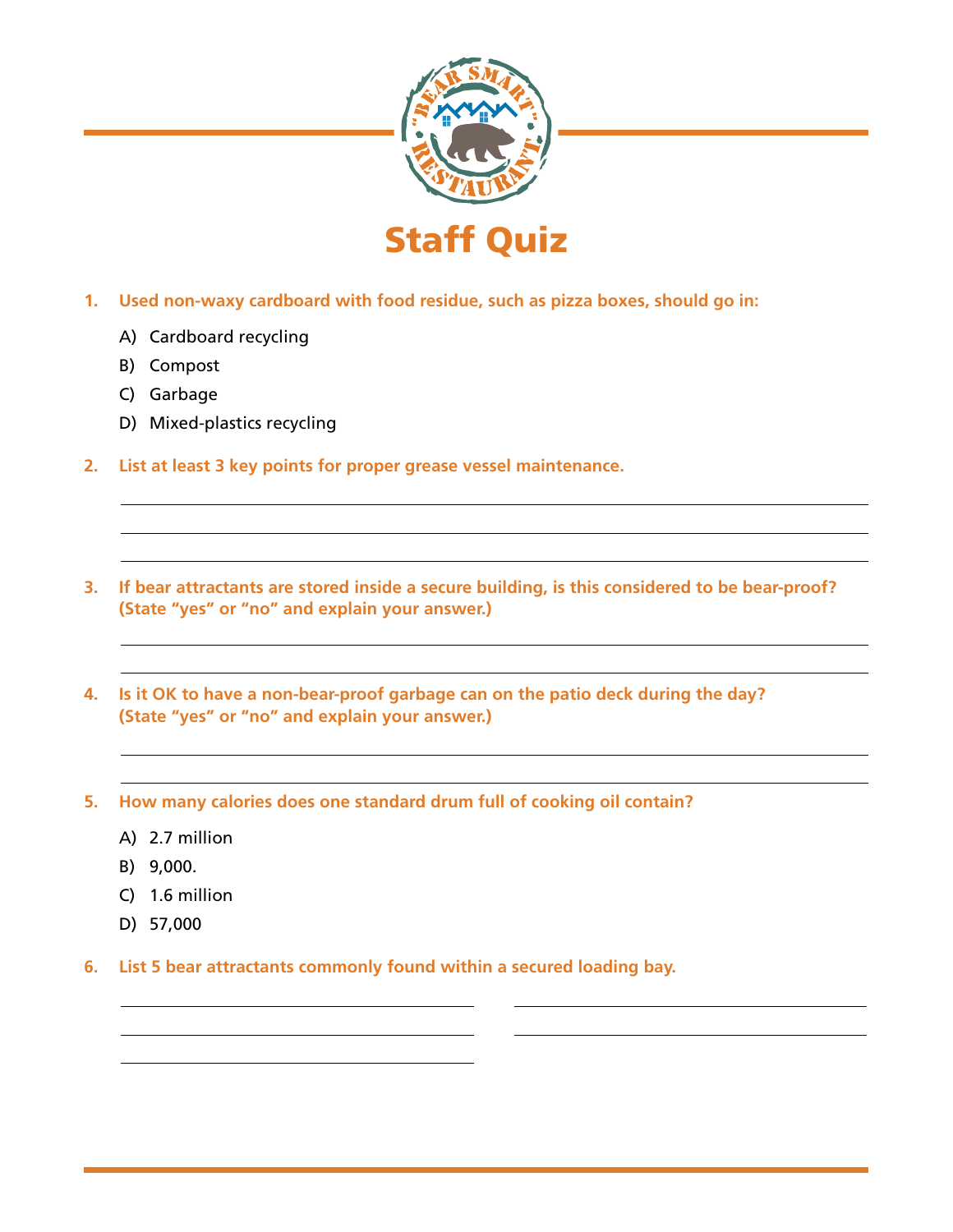## **7. A bear's sense of smell is:**

- A) 18 times more sensitive than a human's
- B) 2,100 times more sensitive than a human's
- C) 8,000 times more sensitive than a human's
- D) 120 times more sensitive than a human's
- **8. On average, how many bears are killed each year due to conflict with humans in Whistler?** 
	- A) 29
	- B) 3
	- C) 9
	- D) 17
- **9. True or false? It is OK to leave back-of-house access doors and windows open during the day because bears are less active during daylight. (Explain your answer.)**
- **10. True or false? It is OK to leave bus bins outside during the day with dirty dishes and food scraps in them until they are full and brought inside. (Explain your answer.)**
- **11. If a bear enters a building with people inside, he or she is:** 
	- A) Relocated
	- B) Killed
	- C) Shooed out of the area
	- D) Put in a zoo
- **12. List two regulations that require that attractants are inaccessible to bears, and state who enforces those regulations.**
- **13. List at least 3 key points for maintaining a waste storage area.**